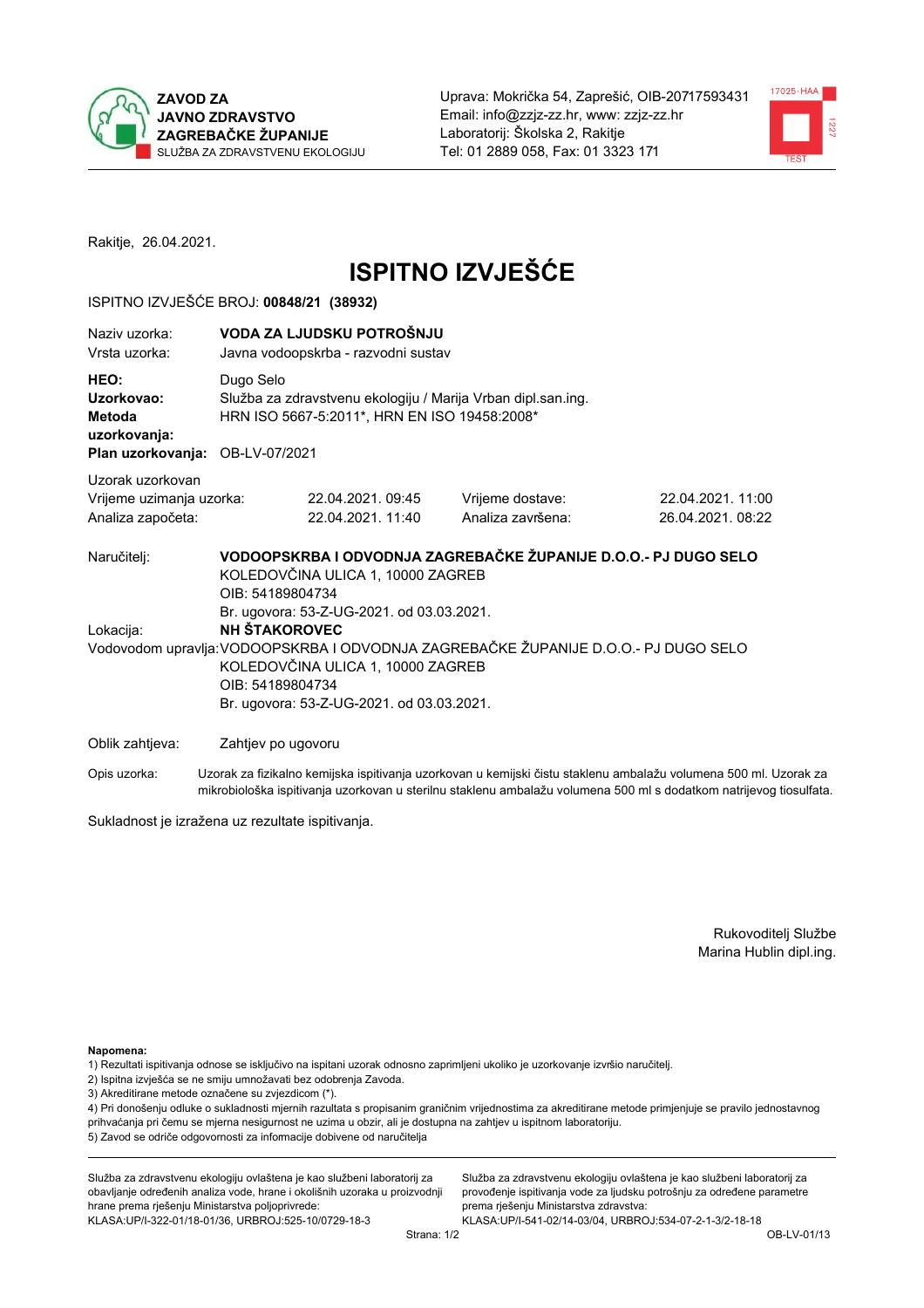# **REZULTATI ISPITIVANJA:**

| Pokazatelj                | <b>Metoda</b>                           | <b>MJ</b>                   | <b>Rezultatt</b> | MDK**       | <b>Sukladno</b> |
|---------------------------|-----------------------------------------|-----------------------------|------------------|-------------|-----------------|
| Temperatura               | Standard Methods 21st Ed.<br>2005.2550B | $^{\circ}$ C                | 11,3             | 25          | DA              |
| Slobodni rezidualni klor  | HRN EN ISO 7393-2:2018*                 | $mg/L$ Cl <sub>2</sub>      | 0,05             | 0,5         | DA              |
| Boja                      | HRN EN ISO 7887:2012                    | mg/L Pt/Co skale            | < 5              | 20          | DA              |
| Mutnoća                   | HRN EN ISO 7027-1:2016*                 | NTU jedinica                | 0,54             | 4           | DA              |
| <b>Miris</b>              | HRN EN 1622:2008                        |                             | bez              | bez         | DA              |
| Okus                      | HRN EN 1622:2008                        |                             | bez              | bez         | DA              |
| pH                        | HRN EN ISO 10523:2012*                  | pH jedinica                 | 7,7              | $6,5 - 9,5$ | DA              |
| Temp.pri određivanju pH   |                                         | $\overline{c}$              | 15,6             |             |                 |
| Elektrovodljivost         | HRN EN 27888:2008*                      | µScm <sup>-1</sup> pri 20°C | 466              | 2.500       | DA              |
| Utrošak KMnO <sub>4</sub> | HRN EN ISO 8467:2001                    | mg/L O <sub>2</sub>         | 0,5              | 5,0         | DA              |
| Kloridi                   | HRN EN ISO 10304-1:2009*                | mg/L CI                     | 5,2              | 250,0       | DA              |
| Nitriti                   | HRN EN ISO 10304-1:2009*                | mg/L $(NO2)$                | < 0,050          | 0,50        | DA              |
| Nitrati                   | HRN EN ISO 10304-1:2009*                | mg/L (NO <sub>3</sub> )     | 5,0              | 50          | DA              |
| Amonij                    | HRN ISO 7150-1:1998*                    | $mg/L(NH_A^+)$              | < 0,05           | 0,50        | DA              |

trezultat izražen kao manje od (<) odnosi se na granicu kvantifikacije

\*\*maksimalno dozvoljena koncentracija

## Izjava o sukladnosti

Prema ispitanim parametrima uzorak vode JE SUKLADAN zahtjevima članka 5. Zakona o vodi za ljudsku potrošnju (NN 56/2013, 64/2015, 104/2017, 115/2018, 16/2020) i priloga I Pravilnika o parametrima sukladnosti, metodama analize, monitoringu i planovima sigurnosti vode za ljudsku potrošnju te načinu vođenja registra pravnih osoba koje obavljaju djelatnost javne vodoopskrbe (NN 125/2017, 39/2020).

> Rukovoditelj Odjela Nikolina Ciban dipl.ing.

# Odjel za mikrobiološka ispitivanja voda

## **REZULTATI ISPITIVANJA:**

| Pokazatelj             | <b>Metoda</b>           | <b>MJ</b>   | <b>Rezultat</b> | $MDK**$ | <b>Sukladno</b> |
|------------------------|-------------------------|-------------|-----------------|---------|-----------------|
| Ukupni kolifomi        | HRN EN ISO 9308-1:2014* | broj/100 mL |                 |         | DA              |
| Escherichia coli       | HRN EN ISO 9308-1:2014* | broj/100 mL |                 |         | DA              |
| Enterokoki             | HRN EN ISO 7899-2:2000* | broj/100 mL |                 |         | DA              |
| Aerobne bakt -36°C/48h | HRN EN ISO 6222:2000*   | broj/1 mL   |                 | 100     | DA              |
| Aerobne bakt -22°C/72h | HRN EN ISO 6222:2000*   | broj/1 mL   |                 | 100     | DA              |

\*\*maksimalno dozvoljena koncentracija

#### Izjava o sukladnosti

Prema ispitanim parametrima uzorak vode JE SUKLADAN zahtjevima članka 5. Zakona o vodi za ljudsku potrošnju (NN 56/2013, 64/2015, 104/2017, 115/2018, 16/2020) i priloga I Pravilnika o parametrima sukladnosti, metodama analize, monitoringu i planovima sigurnosti vode za ljudsku potrošnju te načinu vođenja registra pravnih osoba koje obavljaju djelatnost javne vodoopskrbe (NN 125/2017, 39/2020).

> Rukovoditelj Odjela Marina Hublin dipl.ing.

#### KRAJ ISPITNOG IZVJEŠĆA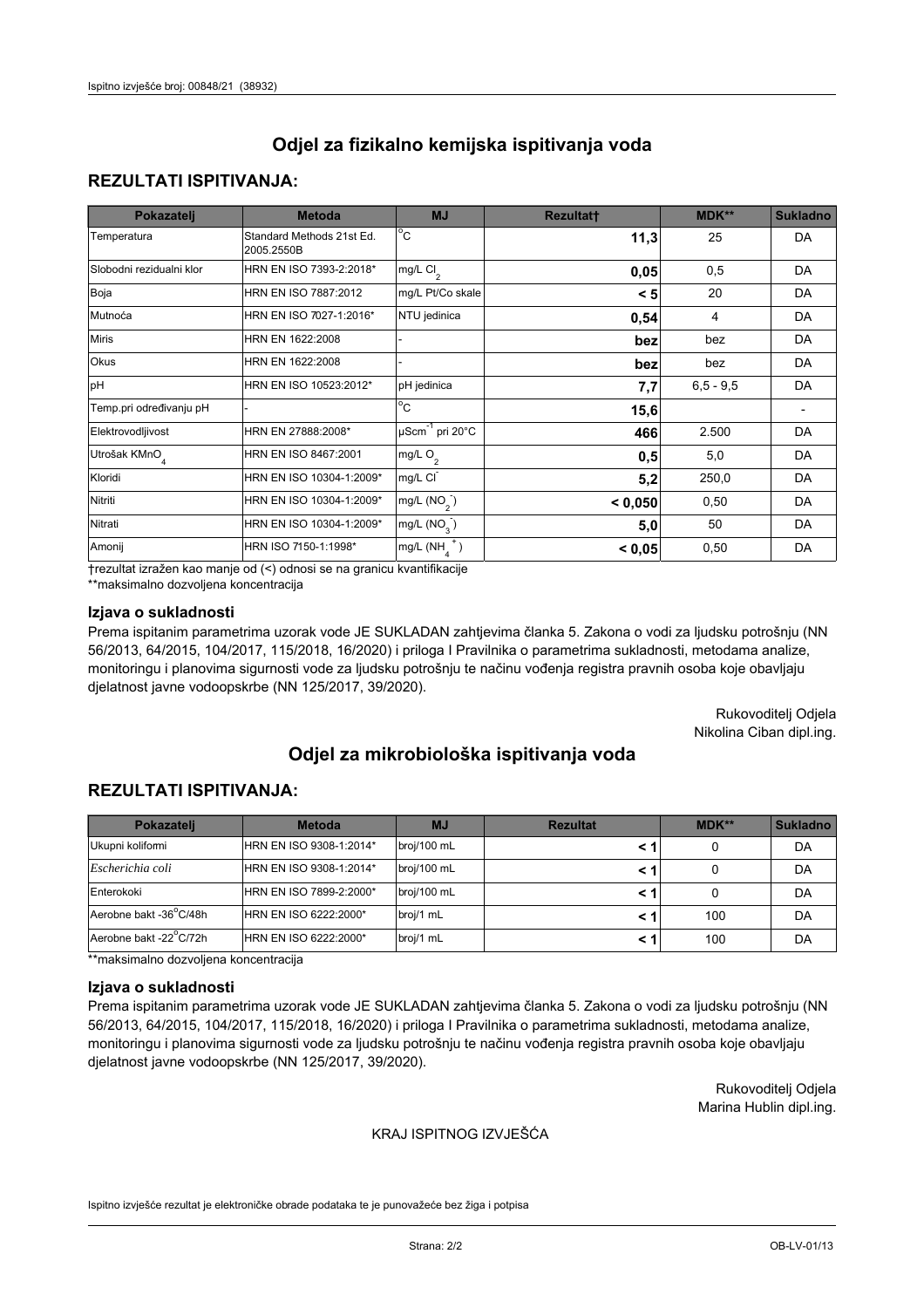



Rakitje, 26.04.2021.

# **ISPITNO IZVJEŠĆE**

### ISPITNO IZVJEŠĆE BROJ: 00847/21 (38931)

| Naziv uzorka:<br>Vrsta uzorka:                                                  | VODA ZA LJUDSKU POTROŠNJU<br>Javna vodoopskrba - razvodni sustav                                                                                                                                                                                                          |                                                                                                              |                                                                 |                                      |  |  |
|---------------------------------------------------------------------------------|---------------------------------------------------------------------------------------------------------------------------------------------------------------------------------------------------------------------------------------------------------------------------|--------------------------------------------------------------------------------------------------------------|-----------------------------------------------------------------|--------------------------------------|--|--|
| HEO:<br>Uzorkovao:<br>Metoda<br>uzorkovanja:<br>Plan uzorkovanja: OB-LV-07/2021 | Dugo Selo                                                                                                                                                                                                                                                                 | Služba za zdravstvenu ekologiju / Marija Vrban dipl.san.ing.<br>HRN ISO 5667-5:2011*, HRN EN ISO 19458:2008* |                                                                 |                                      |  |  |
|                                                                                 |                                                                                                                                                                                                                                                                           |                                                                                                              |                                                                 |                                      |  |  |
| Uzorak uzorkovan<br>Vrijeme uzimanja uzorka:<br>Analiza započeta:               |                                                                                                                                                                                                                                                                           | 22.04.2021.09:09<br>22.04.2021.11:39                                                                         | Vrijeme dostave:<br>Analiza završena:                           | 22.04.2021.11:00<br>26.04.2021.08:21 |  |  |
| Naručitelj:                                                                     | OIB: 54189804734                                                                                                                                                                                                                                                          | KOLEDOVČINA ULICA 1, 10000 ZAGREB                                                                            | VODOOPSKRBA I ODVODNJA ZAGREBAČKE ŽUPANIJE D.O.O.- PJ DUGO SELO |                                      |  |  |
| Lokacija:                                                                       | Br. ugovora: 53-Z-UG-2021. od 03.03.2021.<br><b>BRCKOVLJANI, TEDROVEC NH</b><br>Vodovodom upravlja: VODOOPSKRBA I ODVODNJA ZAGREBAČKE ŽUPANIJE D.O.O.- PJ DUGO SELO<br>KOLEDOVČINA ULICA 1, 10000 ZAGREB<br>OIB: 54189804734<br>Br. ugovora: 53-Z-UG-2021. od 03.03.2021. |                                                                                                              |                                                                 |                                      |  |  |
| Oblik zahtjeva:                                                                 | Zahtjev po ugovoru                                                                                                                                                                                                                                                        |                                                                                                              |                                                                 |                                      |  |  |

Opis uzorka: Uzorak za fizikalno kemijska ispitivanja uzorkovan u kemijski čistu staklenu ambalažu volumena 500 ml. Uzorak za mikrobiološka ispitivanja uzorkovan u sterilnu staklenu ambalažu volumena 500 ml s dodatkom natrijevog tiosulfata.

Sukladnost je izražena uz rezultate ispitivanja.

Rukovoditelj Službe Marina Hublin dipl.ing.

Napomena:

1) Rezultati ispitivanja odnose se isključivo na ispitani uzorak odnosno zaprimljeni ukoliko je uzorkovanje izvršio naručitelj.

- 2) Ispitna izvješća se ne smiju umnožavati bez odobrenja Zavoda.
- 3) Akreditirane metode označene su zvjezdicom (\*).

4) Pri donošenju odluke o sukladnosti mjernih razultata s propisanim graničnim vrijednostima za akreditirane metode primjenjuje se pravilo jednostavnog prihvaćanja pri čemu se mjerna nesigurnost ne uzima u obzir, ali je dostupna na zahtjev u ispitnom laboratoriju. 5) Zavod se odriče odgovornosti za informacije dobivene od naručitelja

Služba za zdravstvenu ekologiju ovlaštena je kao službeni laboratorij za obavljanje određenih analiza vode, hrane i okolišnih uzoraka u proizvodnji hrane prema rješenju Ministarstva poljoprivrede: KLASA: UP/I-322-01/18-01/36, URBROJ: 525-10/0729-18-3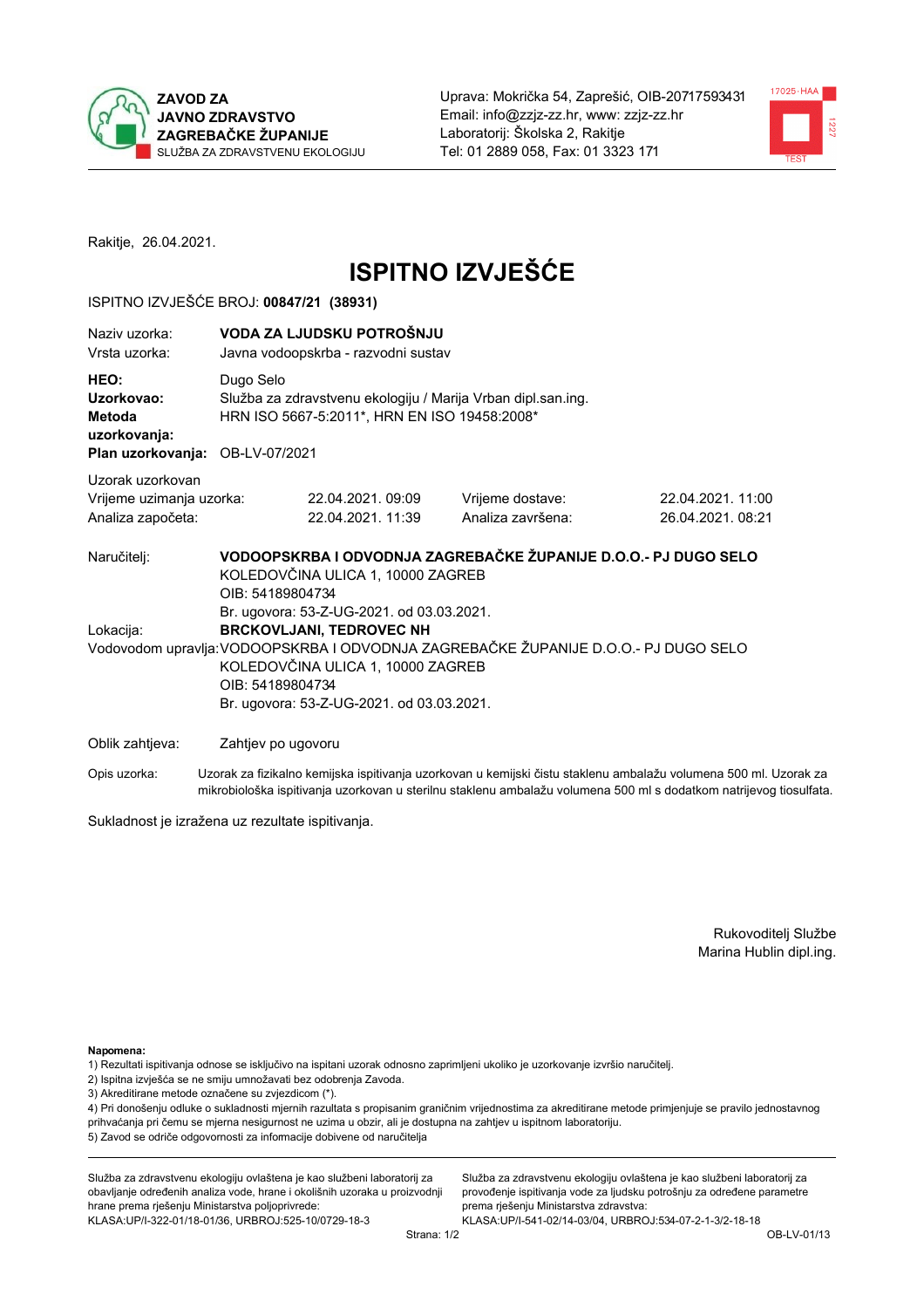# **REZULTATI ISPITIVANJA:**

| Pokazatelj                | <b>Metoda</b>                           | <b>MJ</b>                        | <b>Rezultatt</b> | MDK**       | <b>Sukladno</b> |
|---------------------------|-----------------------------------------|----------------------------------|------------------|-------------|-----------------|
| Temperatura               | Standard Methods 21st Ed.<br>2005.2550B | $\overline{^{\circ}C}$           | 9,9              | 25          | DA              |
| Slobodni rezidualni klor  | HRN EN ISO 7393-2:2018*                 | mg/L $Cl2$                       | 0,05             | 0,5         | DA              |
| Boja                      | HRN EN ISO 7887:2012                    | mg/L Pt/Co skale                 | < 5              | 20          | DA              |
| Mutnoća                   | HRN EN ISO 7027-1:2016*                 | NTU jedinica                     | 1,2              | 4           | DA              |
| <b>Miris</b>              | HRN EN 1622:2008                        |                                  | bez              | bez         | DA              |
| Okus                      | HRN EN 1622:2008                        |                                  | bez              | bez         | DA              |
| pH                        | HRN EN ISO 10523:2012*                  | pH jedinica                      | 7,4              | $6.5 - 9.5$ | DA              |
| Temp.pri određivanju pH   |                                         | $\rm ^{\circ}c$                  | 15,5             |             |                 |
| Elektrovodljivost         | HRN EN 27888:2008*                      | $\mu$ Scm <sup>-1</sup> pri 20°C | 424              | 2.500       | DA              |
| Utrošak KMnO <sub>4</sub> | HRN EN ISO 8467:2001                    | mg/L O <sub>2</sub>              | < 0.5            | 5,0         | DA              |
| Kloridi                   | HRN EN ISO 10304-1:2009*                | mg/L CI                          | 10,7             | 250,0       | DA              |
| Nitriti                   | HRN EN ISO 10304-1:2009*                | mg/L $(NO2)$                     | < 0.050          | 0,50        | DA              |
| Nitrati                   | HRN EN ISO 10304-1:2009*                | mg/L (NO <sub>3</sub> )          | 5,6              | 50          | DA              |
| Amonij                    | HRN ISO 7150-1:1998*                    | mg/L $(NH_{\lambda}^{\dagger})$  | < 0,05           | 0,50        | DA              |

trezultat izražen kao manje od (<) odnosi se na granicu kvantifikacije

\*\*maksimalno dozvoljena koncentracija

## Izjava o sukladnosti

Prema ispitanim parametrima uzorak vode JE SUKLADAN zahtjevima članka 5. Zakona o vodi za ljudsku potrošnju (NN 56/2013, 64/2015, 104/2017, 115/2018, 16/2020) i priloga I Pravilnika o parametrima sukladnosti, metodama analize, monitoringu i planovima sigurnosti vode za ljudsku potrošnju te načinu vođenja registra pravnih osoba koje obavljaju djelatnost javne vodoopskrbe (NN 125/2017, 39/2020).

> Rukovoditelj Odjela Nikolina Ciban dipl.ing.

# Odjel za mikrobiološka ispitivanja voda

# **REZULTATI ISPITIVANJA:**

| Pokazateli             | <b>Metoda</b>           | <b>MJ</b>   | <b>Rezultat</b> | MDK** | <b>Sukladno</b> |
|------------------------|-------------------------|-------------|-----------------|-------|-----------------|
| Ukupni kolifomi        | HRN EN ISO 9308-1:2014* | broj/100 mL |                 |       | DA              |
| Escherichia coli       | HRN EN ISO 9308-1:2014* | broj/100 mL |                 |       | DA              |
| Enterokoki             | HRN EN ISO 7899-2:2000* | broj/100 mL |                 |       | DA              |
| Aerobne bakt -36°C/48h | HRN EN ISO 6222:2000*   | broj/1 mL   |                 | 100   | DA              |
| Aerobne bakt -22°C/72h | HRN EN ISO 6222:2000*   | broj/1 mL   |                 | 100   | DA              |

\*\*maksimalno dozvoljena koncentracija

#### Izjava o sukladnosti

Prema ispitanim parametrima uzorak vode JE SUKLADAN zahtjevima članka 5. Zakona o vodi za ljudsku potrošnju (NN 56/2013, 64/2015, 104/2017, 115/2018, 16/2020) i priloga I Pravilnika o parametrima sukladnosti, metodama analize, monitoringu i planovima sigurnosti vode za ljudsku potrošnju te načinu vođenja registra pravnih osoba koje obavljaju djelatnost javne vodoopskrbe (NN 125/2017, 39/2020).

> Rukovoditelj Odjela Marina Hublin dipl.ing.

#### KRAJ ISPITNOG IZVJEŠĆA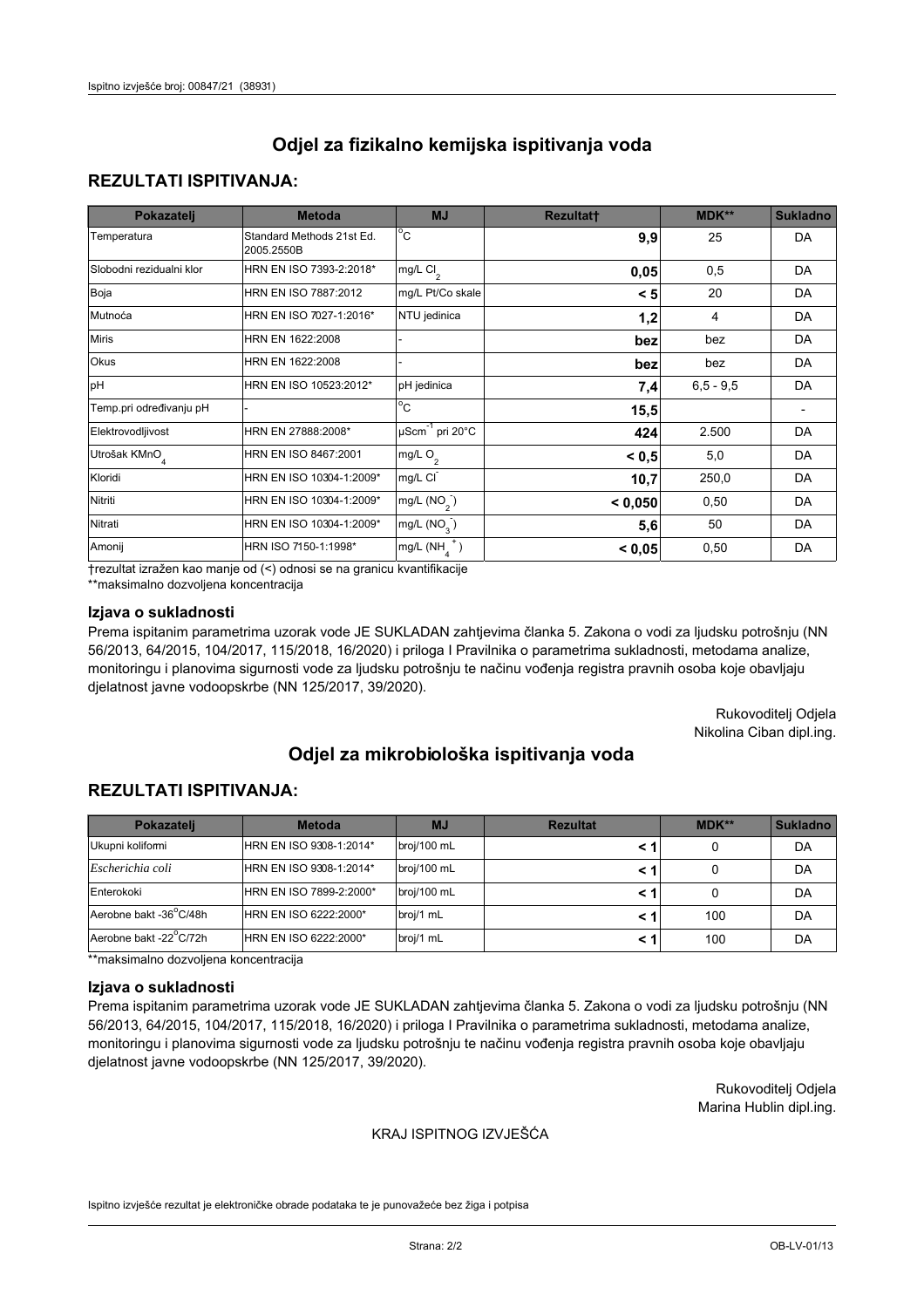



Rakitje, 26.04.2021.

# **ISPITNO IZVJEŠĆE**

### ISPITNO IZVJEŠĆE BROJ: 00846/21 (38930)

| Naziv uzorka:<br>Vrsta uzorka:                                                  |                                        | VODA ZA LJUDSKU POTROŠNJU<br>Javna vodoopskrba - razvodni sustav                                                                                                                                                                                                                                         |                                       |                                      |  |  |  |
|---------------------------------------------------------------------------------|----------------------------------------|----------------------------------------------------------------------------------------------------------------------------------------------------------------------------------------------------------------------------------------------------------------------------------------------------------|---------------------------------------|--------------------------------------|--|--|--|
| HEO:<br>Uzorkovao:<br>Metoda<br>uzorkovanja:<br>Plan uzorkovanja: OB-LV-07/2021 | Dugo Selo                              | Služba za zdravstvenu ekologiju / Marija Vrban dipl.san.ing.<br>HRN ISO 5667-5:2011*, HRN EN ISO 19458:2008*                                                                                                                                                                                             |                                       |                                      |  |  |  |
| Uzorak uzorkovan<br>Vrijeme uzimanja uzorka:<br>Analiza započeta:               |                                        | 22.04.2021.08:50<br>22.04.2021, 11:37                                                                                                                                                                                                                                                                    | Vrijeme dostave:<br>Analiza završena: | 22.04.2021.11:00<br>26.04.2021.08:21 |  |  |  |
| Naručitelj:<br>Lokacija:                                                        | KOLEDOVČINA ULICA 1, 10000 ZAGREB      | VODOOPSKRBA I ODVODNJA ZAGREBAČKE ŽUPANIJE D.O.O.- PJ DUGO SELO<br>KOLEDOVČINA ULICA 1, 10000 ZAGREB<br>OIB: 54189804734<br>Br. ugovora: 53-Z-UG-2021. od 03.03.2021.<br>ULICA DUBRAVA NH - KRAJ TRASE, DUGO SELO<br>Vodovodom upravlja: VODOOPSKRBA I ODVODNJA ZAGREBAČKE ŽUPANIJE D.O.O.- PJ DUGO SELO |                                       |                                      |  |  |  |
| Oblik zahtjeva:                                                                 | OIB: 54189804734<br>Zahtjev po ugovoru | Br. ugovora: 53-Z-UG-2021. od 03.03.2021.                                                                                                                                                                                                                                                                |                                       |                                      |  |  |  |

Opis uzorka: Uzorak za fizikalno kemijska ispitivanja uzorkovan u kemijski čistu staklenu ambalažu volumena 500 ml. Uzorak za mikrobiološka ispitivanja uzorkovan u sterilnu staklenu ambalažu volumena 500 ml s dodatkom natrijevog tiosulfata.

Sukladnost je izražena uz rezultate ispitivanja.

Rukovoditelj Službe Marina Hublin dipl.ing.

Napomena:

- 1) Rezultati ispitivanja odnose se isključivo na ispitani uzorak odnosno zaprimljeni ukoliko je uzorkovanje izvršio naručitelj.
- 2) Ispitna izvješća se ne smiju umnožavati bez odobrenja Zavoda.
- 3) Akreditirane metode označene su zvjezdicom (\*).

4) Pri donošenju odluke o sukladnosti mjernih razultata s propisanim graničnim vrijednostima za akreditirane metode primjenjuje se pravilo jednostavnog prihvaćanja pri čemu se mjerna nesigurnost ne uzima u obzir, ali je dostupna na zahtjev u ispitnom laboratoriju. 5) Zavod se odriče odgovornosti za informacije dobivene od naručitelja

Služba za zdravstvenu ekologiju ovlaštena je kao službeni laboratorij za obavljanje određenih analiza vode, hrane i okolišnih uzoraka u proizvodnji hrane prema rješenju Ministarstva poljoprivrede: KLASA:UP/I-322-01/18-01/36, URBROJ:525-10/0729-18-3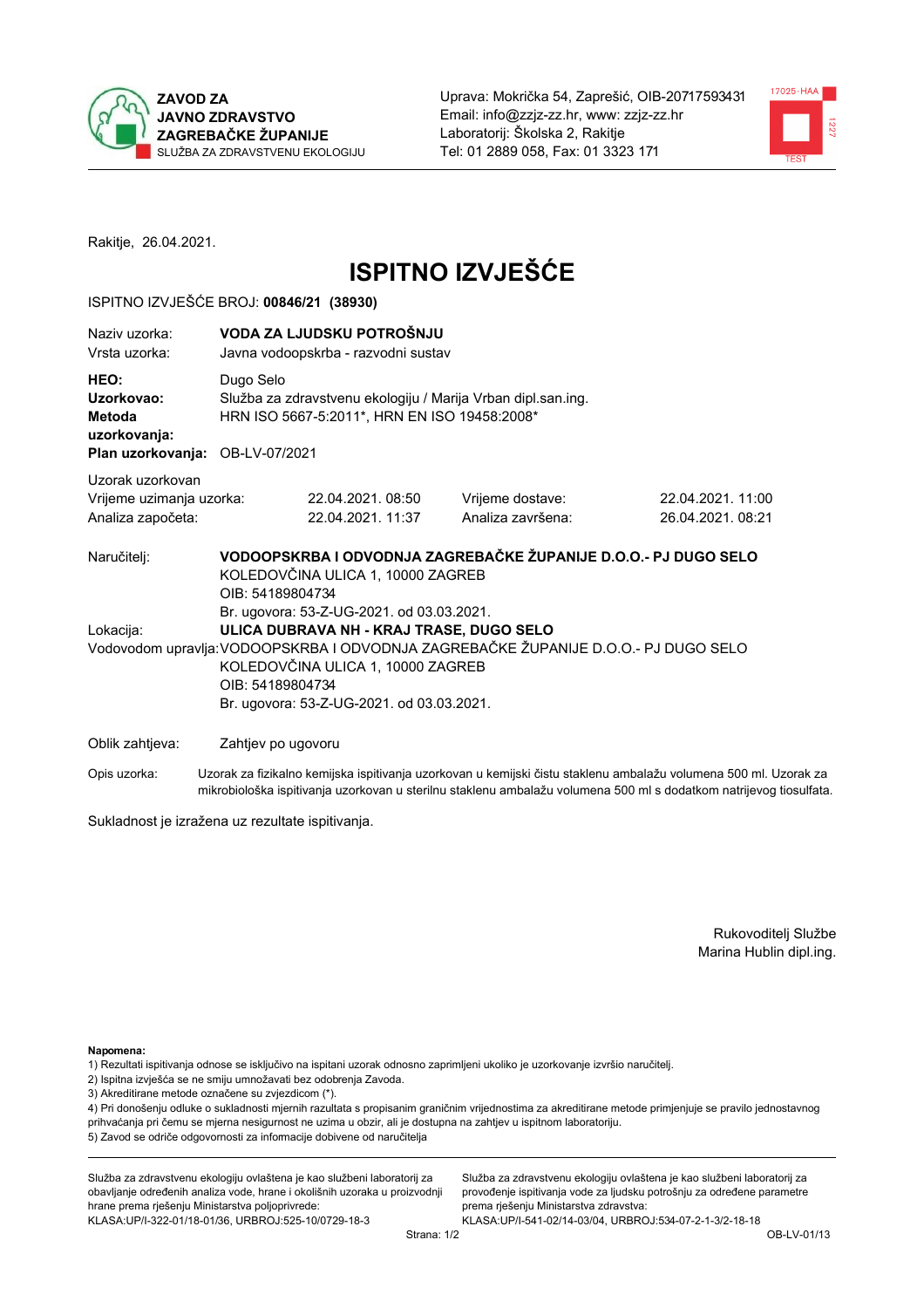# **REZULTATI ISPITIVANJA:**

| Pokazatelj                | <b>Metoda</b>                           | <b>MJ</b>                        | <b>Rezultatt</b> | MDK**       | <b>Sukladno</b> |
|---------------------------|-----------------------------------------|----------------------------------|------------------|-------------|-----------------|
| Temperatura               | Standard Methods 21st Ed.<br>2005.2550B | $^{\circ}$ C                     | 11,3             | 25          | DA              |
| Slobodni rezidualni klor  | HRN EN ISO 7393-2:2018*                 | mg/L $Cl2$                       | 0,07             | 0,5         | DA              |
| Boja                      | HRN EN ISO 7887:2012                    | mg/L Pt/Co skale                 | < 5              | 20          | DA              |
| Mutnoća                   | HRN EN ISO 7027-1:2016*                 | NTU jedinica                     | 0,24             | 4           | DA              |
| <b>Miris</b>              | HRN EN 1622:2008                        |                                  | bez              | bez         | DA              |
| Okus                      | HRN EN 1622:2008                        |                                  | bez              | bez         | DA              |
| pH                        | HRN EN ISO 10523:2012*                  | pH jedinica                      | 7,4              | $6,5 - 9,5$ | DA              |
| Temp.pri određivanju pH   |                                         | $\overline{c}$                   | 16,3             |             |                 |
| Elektrovodljivost         | HRN EN 27888:2008*                      | $\mu$ Scm <sup>-1</sup> pri 20°C | 434              | 2.500       | DA              |
| Utrošak KMnO <sub>4</sub> | HRN EN ISO 8467:2001                    | mg/L O <sub>2</sub>              | < 0.5            | 5,0         | DA              |
| Kloridi                   | HRN EN ISO 10304-1:2009*                | mg/L CI                          | 10,5             | 250,0       | DA              |
| Nitriti                   | HRN EN ISO 10304-1:2009*                | mg/L $(NO2)$                     | < 0,050          | 0,50        | DA              |
| Nitrati                   | HRN EN ISO 10304-1:2009*                | mg/L $(NO3)$                     | 7,3              | 50          | DA              |
| Amonij                    | HRN ISO 7150-1:1998*                    | $mg/L(NH_A^+)$                   | < 0,05           | 0,50        | DA              |

trezultat izražen kao manje od (<) odnosi se na granicu kvantifikacije

\*\*maksimalno dozvoljena koncentracija

## Izjava o sukladnosti

Prema ispitanim parametrima uzorak vode JE SUKLADAN zahtjevima članka 5. Zakona o vodi za ljudsku potrošnju (NN 56/2013, 64/2015, 104/2017, 115/2018, 16/2020) i priloga I Pravilnika o parametrima sukladnosti, metodama analize, monitoringu i planovima sigurnosti vode za ljudsku potrošnju te načinu vođenja registra pravnih osoba koje obavljaju djelatnost javne vodoopskrbe (NN 125/2017, 39/2020).

> Rukovoditelj Odjela Nikolina Ciban dipl.ing.

# Odjel za mikrobiološka ispitivanja voda

# **REZULTATI ISPITIVANJA:**

| Pokazateli             | <b>Metoda</b>           | <b>MJ</b>   | <b>Rezultat</b> | MDK** | <b>Sukladno</b> |
|------------------------|-------------------------|-------------|-----------------|-------|-----------------|
| Ukupni kolifomi        | HRN EN ISO 9308-1:2014* | broj/100 mL |                 |       | DA              |
| Escherichia coli       | HRN EN ISO 9308-1:2014* | broj/100 mL |                 |       | DA              |
| Enterokoki             | HRN EN ISO 7899-2:2000* | broj/100 mL |                 |       | DA              |
| Aerobne bakt -36°C/48h | HRN EN ISO 6222:2000*   | broj/1 mL   |                 | 100   | DA              |
| Aerobne bakt -22°C/72h | HRN EN ISO 6222:2000*   | broj/1 mL   |                 | 100   | DA              |

\*\*maksimalno dozvoljena koncentracija

#### Izjava o sukladnosti

Prema ispitanim parametrima uzorak vode JE SUKLADAN zahtjevima članka 5. Zakona o vodi za ljudsku potrošnju (NN 56/2013, 64/2015, 104/2017, 115/2018, 16/2020) i priloga I Pravilnika o parametrima sukladnosti, metodama analize, monitoringu i planovima sigurnosti vode za ljudsku potrošnju te načinu vođenja registra pravnih osoba koje obavljaju djelatnost javne vodoopskrbe (NN 125/2017, 39/2020).

> Rukovoditelj Odjela Marina Hublin dipl.ing.

#### KRAJ ISPITNOG IZVJEŠĆA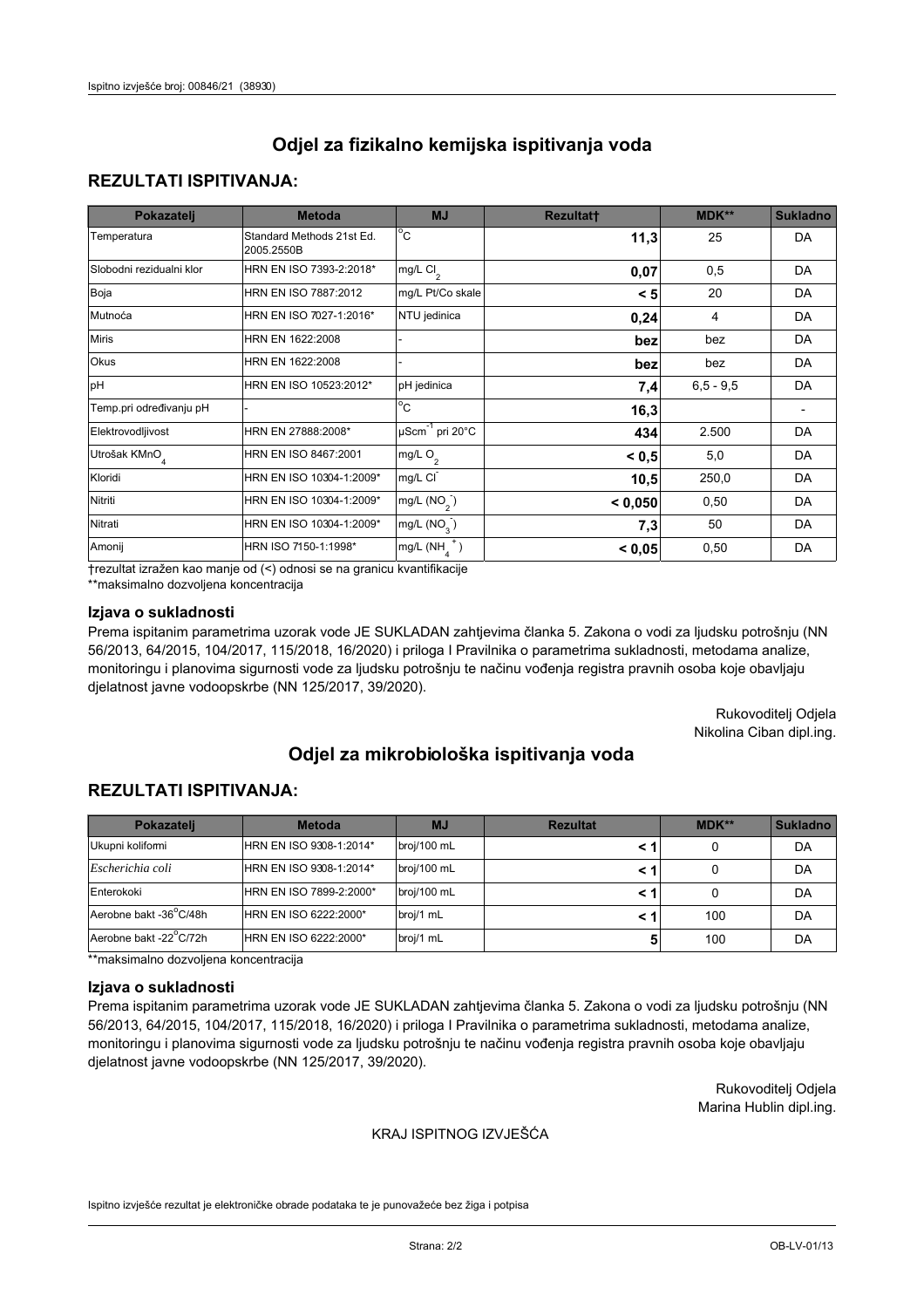



Rakitje, 26.04.2021.

# **ISPITNO IZVJEŠĆE**

### ISPITNO IZVJEŠĆE BROJ: 00845/21 (38929)

| Naziv uzorka:<br>Vrsta uzorka:                                                  | VODA ZA LJUDSKU POTROŠNJU<br>Javna vodoopskrba - razvodni sustav |                                                                                                                                                                                                                                                                                                                                                |                                       |                                      |  |  |
|---------------------------------------------------------------------------------|------------------------------------------------------------------|------------------------------------------------------------------------------------------------------------------------------------------------------------------------------------------------------------------------------------------------------------------------------------------------------------------------------------------------|---------------------------------------|--------------------------------------|--|--|
| HEO:<br>Uzorkovao:<br>Metoda<br>uzorkovanja:<br>Plan uzorkovanja: OB-LV-07/2021 | Dugo Selo                                                        | Služba za zdravstvenu ekologiju / Marija Vrban dipl.san.ing.<br>HRN ISO 5667-5:2011*, HRN EN ISO 19458:2008*                                                                                                                                                                                                                                   |                                       |                                      |  |  |
| Uzorak uzorkovan<br>Vrijeme uzimanja uzorka:<br>Analiza započeta:               |                                                                  | 22.04.2021.08:40<br>22.04.2021. 11:37                                                                                                                                                                                                                                                                                                          | Vrijeme dostave:<br>Analiza završena: | 22.04.2021.11:00<br>26.04.2021.08:21 |  |  |
| Naručitelj:<br>Lokacija:                                                        |                                                                  | VODOOPSKRBA I ODVODNJA ZAGREBAČKE ŽUPANIJE D.O.O.- PJ DUGO SELO<br>KOLEDOVČINA ULICA 1, 10000 ZAGREB<br>OIB: 54189804734<br>Br. ugovora: 53-Z-UG-2021. od 03.03.2021.<br>STARIJAK PH, VS MARTIN BREG II, DUGO SELO<br>Vodovodom upravlja: VODOOPSKRBA I ODVODNJA ZAGREBAČKE ŽUPANIJE D.O.O.- PJ DUGO SELO<br>KOLEDOVČINA ULICA 1, 10000 ZAGREB |                                       |                                      |  |  |
|                                                                                 | OIB: 54189804734                                                 | Br. ugovora: 53-Z-UG-2021. od 03.03.2021.                                                                                                                                                                                                                                                                                                      |                                       |                                      |  |  |
| Oblik zahtjeva:                                                                 | Zahtjev po ugovoru                                               |                                                                                                                                                                                                                                                                                                                                                |                                       |                                      |  |  |
|                                                                                 |                                                                  |                                                                                                                                                                                                                                                                                                                                                |                                       |                                      |  |  |

Opis uzorka: Uzorak za fizikalno kemijska ispitivanja uzorkovan u kemijski čistu staklenu ambalažu volumena 500 ml. Uzorak za mikrobiološka ispitivanja uzorkovan u sterilnu staklenu ambalažu volumena 500 ml s dodatkom natrijevog tiosulfata.

Sukladnost je izražena uz rezultate ispitivanja.

Rukovoditelj Službe Marina Hublin dipl.ing.

Napomena:

1) Rezultati ispitivanja odnose se isključivo na ispitani uzorak odnosno zaprimljeni ukoliko je uzorkovanje izvršio naručitelj.

- 2) Ispitna izvješća se ne smiju umnožavati bez odobrenja Zavoda.
- 3) Akreditirane metode označene su zvjezdicom (\*).

4) Pri donošenju odluke o sukladnosti mjernih razultata s propisanim graničnim vrijednostima za akreditirane metode primjenjuje se pravilo jednostavnog prihvaćanja pri čemu se mjerna nesigurnost ne uzima u obzir, ali je dostupna na zahtjev u ispitnom laboratoriju. 5) Zavod se odriče odgovornosti za informacije dobivene od naručitelja

Služba za zdravstvenu ekologiju ovlaštena je kao službeni laboratorij za obavljanje određenih analiza vode, hrane i okolišnih uzoraka u proizvodnji hrane prema rješenju Ministarstva poljoprivrede: KLASA:UP/I-322-01/18-01/36, URBROJ:525-10/0729-18-3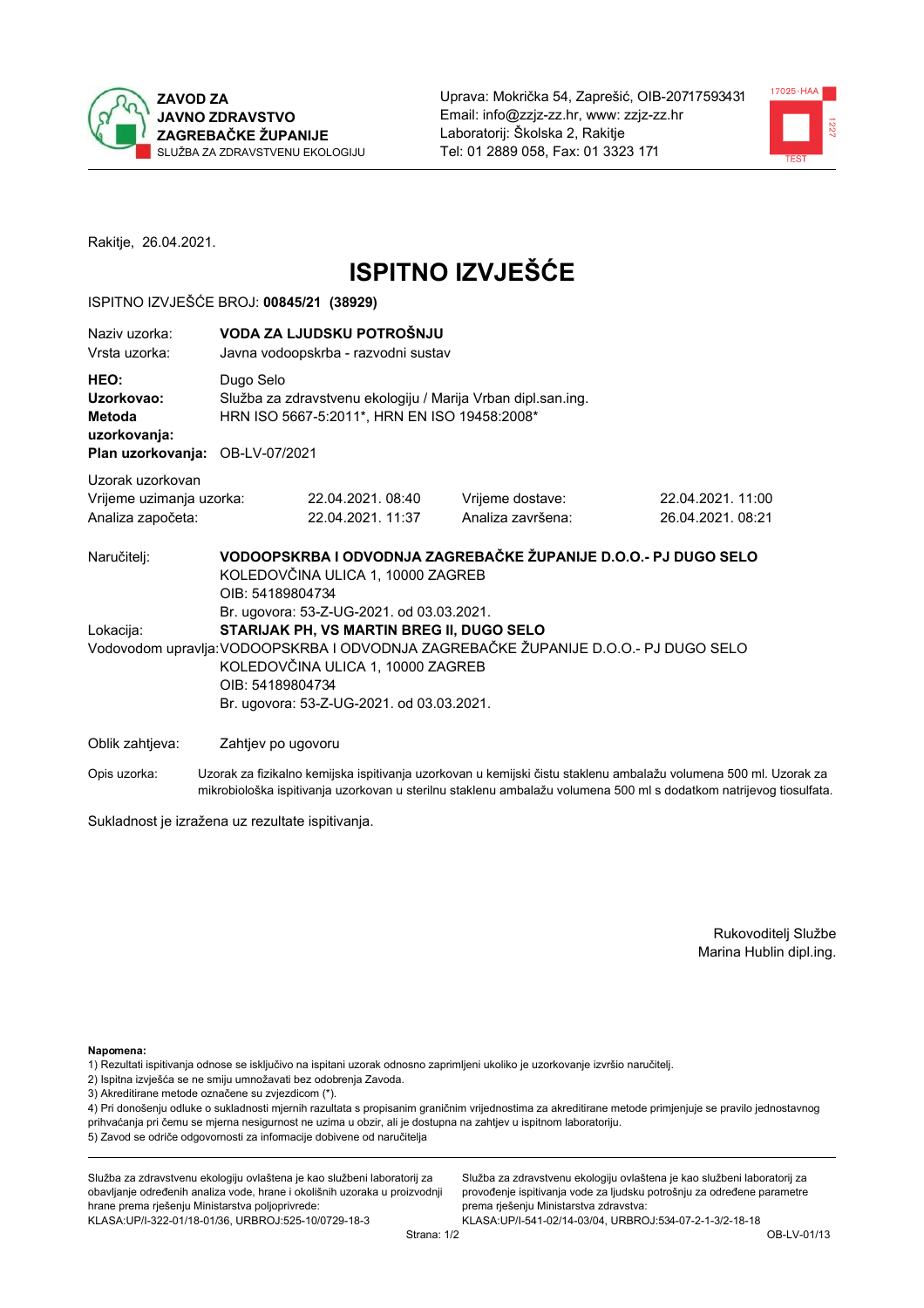## **REZULTATI ISPITIVANJA:**

| Pokazatelj                | <b>Metoda</b>                           | <b>MJ</b>                        | <b>Rezultatt</b> | MDK**       | <b>Sukladno</b> |
|---------------------------|-----------------------------------------|----------------------------------|------------------|-------------|-----------------|
| Temperatura               | Standard Methods 21st Ed.<br>2005.2550B | $^{\circ}$ C                     | 11,5             | 25          | DA              |
| Slobodni rezidualni klor  | HRN EN ISO 7393-2:2018*                 | mg/L $Cl2$                       | 0,12             | 0,5         | DA              |
| Boja                      | HRN EN ISO 7887:2012                    | mg/L Pt/Co skale                 | < 5              | 20          | DA              |
| Mutnoća                   | HRN EN ISO 7027-1:2016*                 | NTU jedinica                     | 0,18             | 4           | DA              |
| <b>Miris</b>              | HRN EN 1622:2008                        |                                  | bez              | bez         | DA              |
| Okus                      | HRN EN 1622:2008                        |                                  | bez              | bez         | DA              |
| pH                        | HRN EN ISO 10523:2012*                  | pH jedinica                      | 7,6              | $6,5 - 9,5$ | DA              |
| Temp.pri određivanju pH   |                                         | $\overline{c}$                   | 15,8             |             |                 |
| Elektrovodljivost         | HRN EN 27888:2008*                      | $\mu$ Scm <sup>-1</sup> pri 20°C | 434              | 2.500       | DA              |
| Utrošak KMnO <sub>4</sub> | HRN EN ISO 8467:2001                    | mg/L O <sub>2</sub>              | < 0.5            | 5,0         | DA              |
| Kloridi                   | HRN EN ISO 10304-1:2009*                | mg/L CI                          | 10,5             | 250,0       | DA              |
| Nitriti                   | HRN EN ISO 10304-1:2009*                | mg/L $(NO2)$                     | < 0,050          | 0,50        | DA              |
| Nitrati                   | HRN EN ISO 10304-1:2009*                | mg/L $(NO3)$                     | 7,4              | 50          | DA              |
| Amonij                    | HRN ISO 7150-1:1998*                    | mg/L $(NH_a^+)$                  | < 0,05           | 0,50        | DA              |

trezultat izražen kao manje od (<) odnosi se na granicu kvantifikacije

\*\*maksimalno dozvoljena koncentracija

## Izjava o sukladnosti

Prema ispitanim parametrima uzorak vode JE SUKLADAN zahtjevima članka 5. Zakona o vodi za ljudsku potrošnju (NN 56/2013, 64/2015, 104/2017, 115/2018, 16/2020) i priloga I Pravilnika o parametrima sukladnosti, metodama analize, monitoringu i planovima sigurnosti vode za ljudsku potrošnju te načinu vođenja registra pravnih osoba koje obavljaju djelatnost javne vodoopskrbe (NN 125/2017, 39/2020).

> Rukovoditelj Odjela Nikolina Ciban dipl.ing.

# Odjel za mikrobiološka ispitivanja voda

# **REZULTATI ISPITIVANJA:**

| Pokazateli             | <b>Metoda</b>           | <b>MJ</b>   | <b>Rezultat</b> | $MDK**$ | <b>Sukladno</b> |
|------------------------|-------------------------|-------------|-----------------|---------|-----------------|
| Ukupni kolifomi        | HRN EN ISO 9308-1:2014* | broj/100 mL |                 |         | DA              |
| Escherichia coli       | HRN EN ISO 9308-1:2014* | broj/100 mL |                 |         | DA              |
| Enterokoki             | HRN EN ISO 7899-2:2000* | broj/100 mL |                 |         | DA              |
| Aerobne bakt -36°C/48h | HRN EN ISO 6222:2000*   | broj/1 mL   |                 | 100     | DA              |
| Aerobne bakt -22 C/72h | HRN EN ISO 6222:2000*   | broj/1 mL   |                 | 100     | DA              |

\*\*maksimalno dozvoljena koncentracija

#### Izjava o sukladnosti

Prema ispitanim parametrima uzorak vode JE SUKLADAN zahtjevima članka 5. Zakona o vodi za ljudsku potrošnju (NN 56/2013, 64/2015, 104/2017, 115/2018, 16/2020) i priloga I Pravilnika o parametrima sukladnosti, metodama analize, monitoringu i planovima sigurnosti vode za ljudsku potrošnju te načinu vođenja registra pravnih osoba koje obavljaju djelatnost javne vodoopskrbe (NN 125/2017, 39/2020).

> Rukovoditelj Odjela Marina Hublin dipl.ing.

#### KRAJ ISPITNOG IZVJEŠĆA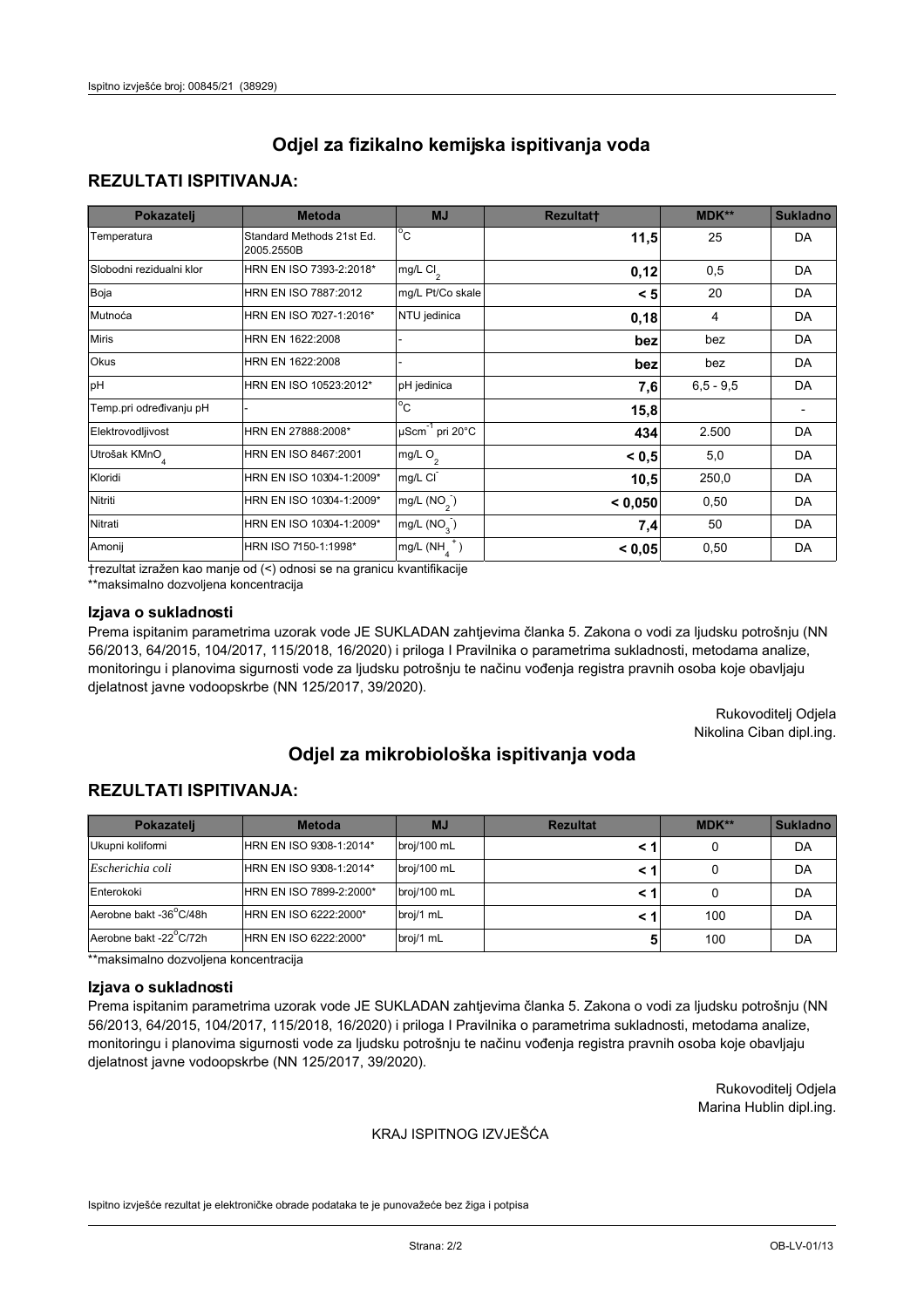



Rakitje, 26.04.2021.

# **ISPITNO IZVJEŠĆE**

### ISPITNO IZVJEŠĆE BROJ: 00844/21 (38928)

| Naziv uzorka:<br>Vrsta uzorka:                                                  | VODA ZA LJUDSKU POTROŠNJU<br>Javna vodoopskrba - razvodni sustav                                                                                                                                                                           |                                                                                                              |                                       |                                      |  |  |  |
|---------------------------------------------------------------------------------|--------------------------------------------------------------------------------------------------------------------------------------------------------------------------------------------------------------------------------------------|--------------------------------------------------------------------------------------------------------------|---------------------------------------|--------------------------------------|--|--|--|
| HEO:<br>Uzorkovao:<br>Metoda<br>uzorkovanja:<br>Plan uzorkovanja: OB-LV-07/2021 | Dugo Selo                                                                                                                                                                                                                                  | Služba za zdravstvenu ekologiju / Marija Vrban dipl.san.ing.<br>HRN ISO 5667-5:2011*, HRN EN ISO 19458:2008* |                                       |                                      |  |  |  |
| Uzorak uzorkovan<br>Vrijeme uzimanja uzorka:<br>Analiza započeta:               |                                                                                                                                                                                                                                            | 22.04.2021.08:30<br>22.04.2021, 11:36                                                                        | Vrijeme dostave:<br>Analiza završena: | 22.04.2021.11:00<br>26.04.2021.08:21 |  |  |  |
| Naručitelj:                                                                     | VODOOPSKRBA I ODVODNJA ZAGREBAČKE ŽUPANIJE D.O.O.- PJ DUGO SELO<br>KOLEDOVČINA ULICA 1, 10000 ZAGREB<br>OIB: 54189804734<br>Br. ugovora: 53-Z-UG-2021. od 03.03.2021.                                                                      |                                                                                                              |                                       |                                      |  |  |  |
| Lokacija:                                                                       | ŠKOLSKA ULICA NH, VS MARTIN BREG I, DUGO SELO<br>Vodovodom upravlja: VODOOPSKRBA I ODVODNJA ZAGREBAČKE ŽUPANIJE D.O.O.- PJ DUGO SELO<br>KOLEDOVČINA ULICA 1, 10000 ZAGREB<br>OIB: 54189804734<br>Br. ugovora: 53-Z-UG-2021. od 03.03.2021. |                                                                                                              |                                       |                                      |  |  |  |
| Oblik zahtjeva:                                                                 | Zahtjev po ugovoru                                                                                                                                                                                                                         |                                                                                                              |                                       |                                      |  |  |  |

Opis uzorka: Uzorak za fizikalno kemijska ispitivanja uzorkovan u kemijski čistu staklenu ambalažu volumena 500 ml. Uzorak za mikrobiološka ispitivanja uzorkovan u sterilnu staklenu ambalažu volumena 500 ml s dodatkom natrijevog tiosulfata.

Sukladnost je izražena uz rezultate ispitivanja.

Rukovoditelj Službe Marina Hublin dipl.ing.

Napomena:

1) Rezultati ispitivanja odnose se isključivo na ispitani uzorak odnosno zaprimljeni ukoliko je uzorkovanje izvršio naručitelj.

- 2) Ispitna izvješća se ne smiju umnožavati bez odobrenja Zavoda.
- 3) Akreditirane metode označene su zvjezdicom (\*).

4) Pri donošenju odluke o sukladnosti mjernih razultata s propisanim graničnim vrijednostima za akreditirane metode primjenjuje se pravilo jednostavnog prihvaćanja pri čemu se mjerna nesigurnost ne uzima u obzir, ali je dostupna na zahtjev u ispitnom laboratoriju. 5) Zavod se odriče odgovornosti za informacije dobivene od naručitelja

Služba za zdravstvenu ekologiju ovlaštena je kao službeni laboratorij za obavljanje određenih analiza vode, hrane i okolišnih uzoraka u proizvodnji hrane prema rješenju Ministarstva poljoprivrede: KLASA: UP/I-322-01/18-01/36, URBROJ: 525-10/0729-18-3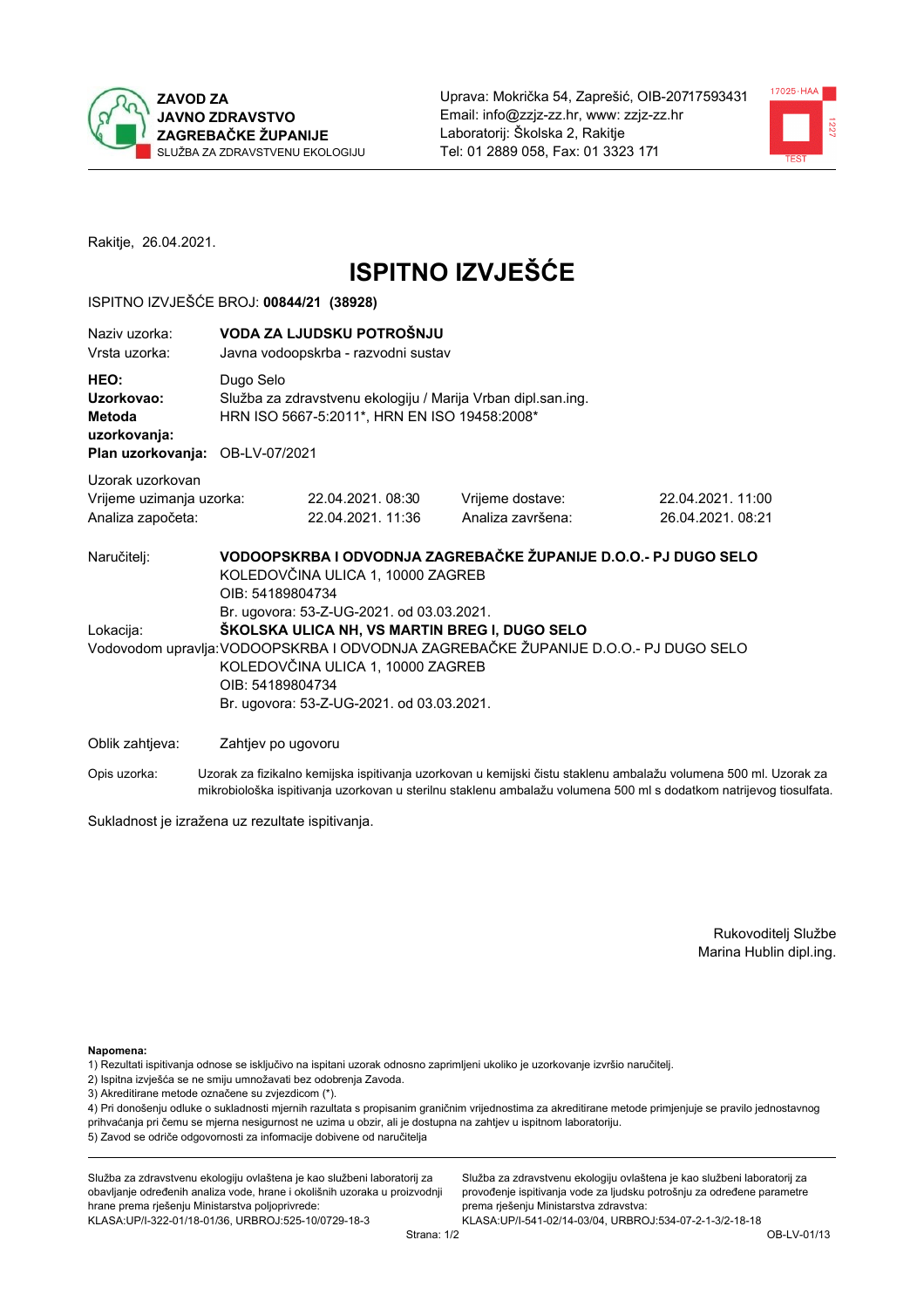# **REZULTATI ISPITIVANJA:**

| Pokazatelj                | <b>Metoda</b>                           | <b>MJ</b>                        | <b>Rezultatt</b> | MDK**       | <b>Sukladno</b> |
|---------------------------|-----------------------------------------|----------------------------------|------------------|-------------|-----------------|
| Temperatura               | Standard Methods 21st Ed.<br>2005.2550B | $^{\circ}$ C                     | 11,7             | 25          | DA              |
| Slobodni rezidualni klor  | HRN EN ISO 7393-2:2018*                 | mg/L $Cl2$                       | 0,08             | 0,5         | DA              |
| Boja                      | HRN EN ISO 7887:2012                    | mg/L Pt/Co skale                 | < 5              | 20          | DA              |
| Mutnoća                   | HRN EN ISO 7027-1:2016*                 | NTU jedinica                     | 0,33             | 4           | DA              |
| <b>Miris</b>              | HRN EN 1622:2008                        |                                  | bez              | bez         | DA              |
| Okus                      | HRN EN 1622:2008                        |                                  | bez              | bez         | DA              |
| pH                        | HRN EN ISO 10523:2012*                  | pH jedinica                      | 7,6              | $6,5 - 9,5$ | DA              |
| Temp.pri određivanju pH   |                                         | $\overline{c}$                   | 16,7             |             |                 |
| Elektrovodljivost         | HRN EN 27888:2008*                      | $\mu$ Scm <sup>-1</sup> pri 20°C | 426              | 2.500       | DA              |
| Utrošak KMnO <sub>4</sub> | HRN EN ISO 8467:2001                    | mg/L O <sub>2</sub>              | < 0.5            | 5,0         | DA              |
| Kloridi                   | HRN EN ISO 10304-1:2009*                | mg/L CI                          | 10,3             | 250,0       | DA              |
| Nitriti                   | HRN EN ISO 10304-1:2009*                | mg/L $(NO2)$                     | < 0,050          | 0,50        | DA              |
| Nitrati                   | HRN EN ISO 10304-1:2009*                | mg/L (NO <sub>3</sub> )          | 7,3              | 50          | DA              |
| Amonij                    | HRN ISO 7150-1:1998*                    | $mg/L(NH_A^+)$                   | < 0,05           | 0,50        | DA              |

trezultat izražen kao manje od (<) odnosi se na granicu kvantifikacije

\*\*maksimalno dozvoljena koncentracija

## Izjava o sukladnosti

Prema ispitanim parametrima uzorak vode JE SUKLADAN zahtjevima članka 5. Zakona o vodi za ljudsku potrošnju (NN 56/2013, 64/2015, 104/2017, 115/2018, 16/2020) i priloga I Pravilnika o parametrima sukladnosti, metodama analize, monitoringu i planovima sigurnosti vode za ljudsku potrošnju te načinu vođenja registra pravnih osoba koje obavljaju djelatnost javne vodoopskrbe (NN 125/2017, 39/2020).

> Rukovoditelj Odjela Nikolina Ciban dipl.ing.

# Odjel za mikrobiološka ispitivanja voda

## **REZULTATI ISPITIVANJA:**

| Pokazatelj             | <b>Metoda</b>           | <b>MJ</b>   | <b>Rezultat</b> | MDK** | <b>Sukladno</b> |
|------------------------|-------------------------|-------------|-----------------|-------|-----------------|
| Ukupni koliformi       | HRN EN ISO 9308-1:2014* | broj/100 mL |                 |       | DA              |
| Escherichia coli       | HRN EN ISO 9308-1:2014* | broj/100 mL |                 |       | DA              |
| Enterokoki             | HRN EN ISO 7899-2:2000* | broj/100 mL |                 |       | DA              |
| Aerobne bakt -36°C/48h | HRN EN ISO 6222:2000*   | broj/1 mL   |                 | 100   | DA              |
| Aerobne bakt -22°C/72h | HRN EN ISO 6222:2000*   | broj/1 mL   |                 | 100   | DA              |

\*\*maksimalno dozvoljena koncentracija

#### Izjava o sukladnosti

Prema ispitanim parametrima uzorak vode JE SUKLADAN zahtjevima članka 5. Zakona o vodi za ljudsku potrošnju (NN 56/2013, 64/2015, 104/2017, 115/2018, 16/2020) i priloga I Pravilnika o parametrima sukladnosti, metodama analize, monitoringu i planovima sigurnosti vode za ljudsku potrošnju te načinu vođenja registra pravnih osoba koje obavljaju djelatnost javne vodoopskrbe (NN 125/2017, 39/2020).

> Rukovoditelj Odjela Marina Hublin dipl.ing.

#### KRAJ ISPITNOG IZVJEŠĆA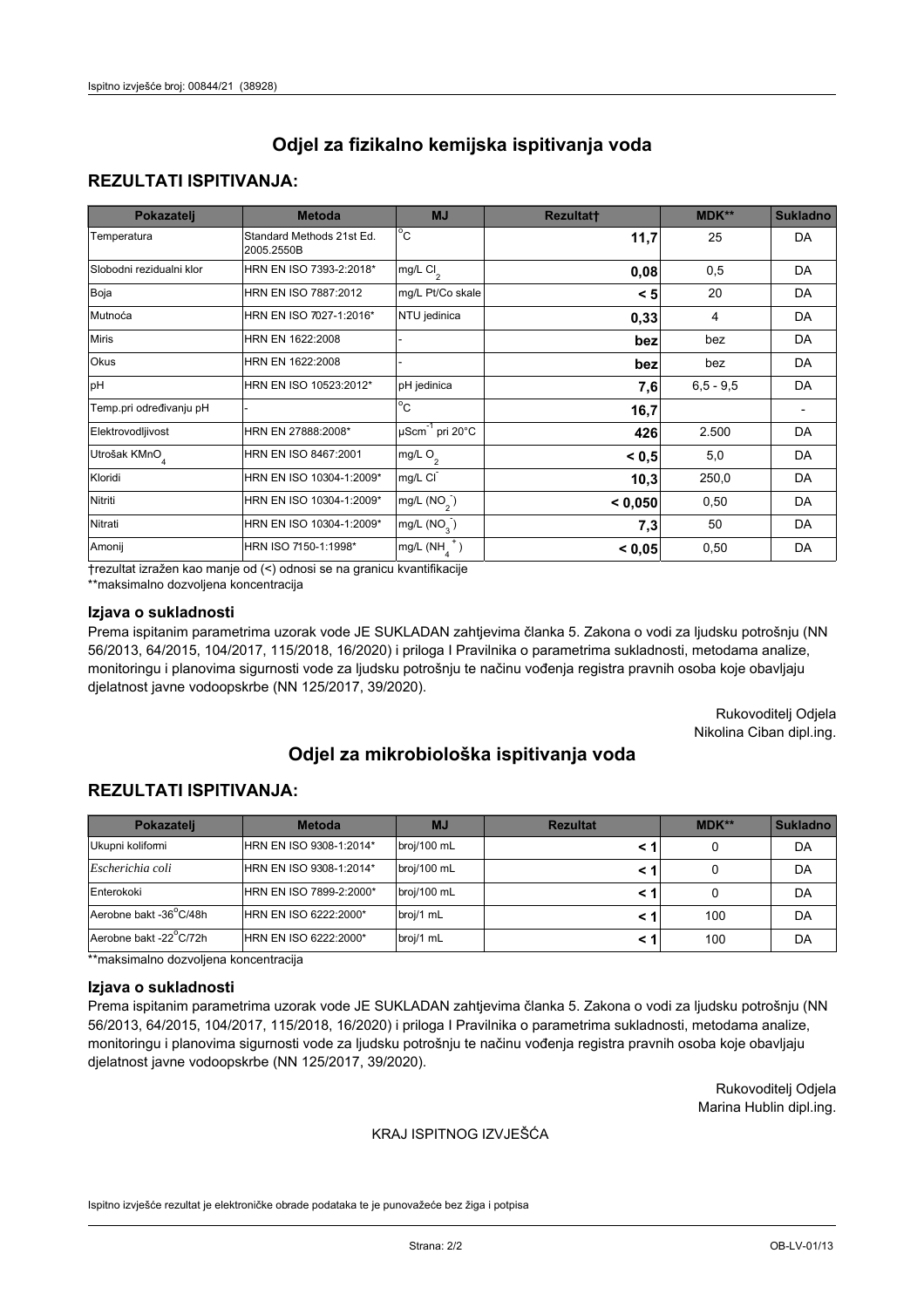



Rakitje, 26.04.2021.

# **ISPITNO IZVJEŠĆE**

### ISPITNO IZVJEŠĆE BROJ: 00843/21 (38927)

| Naziv uzorka:<br>Vrsta uzorka:                                                  | VODA ZA LJUDSKU POTROŠNJU<br>Javna vodoopskrba - razvodni sustav                                                                                                                                                                                                                                                                           |                                                                                                              |                                       |                                       |  |  |  |
|---------------------------------------------------------------------------------|--------------------------------------------------------------------------------------------------------------------------------------------------------------------------------------------------------------------------------------------------------------------------------------------------------------------------------------------|--------------------------------------------------------------------------------------------------------------|---------------------------------------|---------------------------------------|--|--|--|
| HEO:<br>Uzorkovao:<br>Metoda<br>uzorkovanja:<br>Plan uzorkovanja: OB-LV-07/2021 | Dugo Selo                                                                                                                                                                                                                                                                                                                                  | Služba za zdravstvenu ekologiju / Marija Vrban dipl.san.ing.<br>HRN ISO 5667-5:2011*, HRN EN ISO 19458:2008* |                                       |                                       |  |  |  |
| Uzorak uzorkovan<br>Vrijeme uzimanja uzorka:<br>Analiza započeta:               |                                                                                                                                                                                                                                                                                                                                            | 22.04.2021.08:20<br>22.04.2021, 11:36                                                                        | Vrijeme dostave:<br>Analiza završena: | 22.04.2021.11:00<br>26.04.2021, 08:20 |  |  |  |
| Naručitelj:<br>Lokacija:                                                        | VODOOPSKRBA I ODVODNJA ZAGREBAČKE ŽUPANIJE D.O.O.- PJ DUGO SELO<br>KOLEDOVČINA ULICA 1, 10000 ZAGREB<br>OIB: 54189804734<br>Br. ugovora: 53-Z-UG-2021. od 03.03.2021.<br>NH KOD DVD-a, CENTAR GRADA, DUGO SELO<br>Vodovodom upravlja: VODOOPSKRBA I ODVODNJA ZAGREBAČKE ŽUPANIJE D.O.O.- PJ DUGO SELO<br>KOLEDOVČINA ULICA 1, 10000 ZAGREB |                                                                                                              |                                       |                                       |  |  |  |
| Oblik zahtjeva:                                                                 | OIB: 54189804734<br>Zahtjev po ugovoru                                                                                                                                                                                                                                                                                                     | Br. ugovora: 53-Z-UG-2021. od 03.03.2021.                                                                    |                                       |                                       |  |  |  |

Opis uzorka: Uzorak za fizikalno kemijska ispitivanja uzorkovan u kemijski čistu staklenu ambalažu volumena 500 ml. Uzorak za mikrobiološka ispitivanja uzorkovan u sterilnu staklenu ambalažu volumena 500 ml s dodatkom natrijevog tiosulfata.

Sukladnost je izražena uz rezultate ispitivanja.

Rukovoditelj Službe Marina Hublin dipl.ing.

Napomena:

- 1) Rezultati ispitivanja odnose se isključivo na ispitani uzorak odnosno zaprimljeni ukoliko je uzorkovanje izvršio naručitelj.
- 2) Ispitna izvješća se ne smiju umnožavati bez odobrenja Zavoda.
- 3) Akreditirane metode označene su zvjezdicom (\*).

4) Pri donošenju odluke o sukladnosti mjernih razultata s propisanim graničnim vrijednostima za akreditirane metode primjenjuje se pravilo jednostavnog prihvaćanja pri čemu se mjerna nesigurnost ne uzima u obzir, ali je dostupna na zahtjev u ispitnom laboratoriju. 5) Zavod se odriče odgovornosti za informacije dobivene od naručitelja

Služba za zdravstvenu ekologiju ovlaštena je kao službeni laboratorij za obavljanje određenih analiza vode, hrane i okolišnih uzoraka u proizvodnji hrane prema rješenju Ministarstva poljoprivrede: KLASA: UP/I-322-01/18-01/36, URBROJ: 525-10/0729-18-3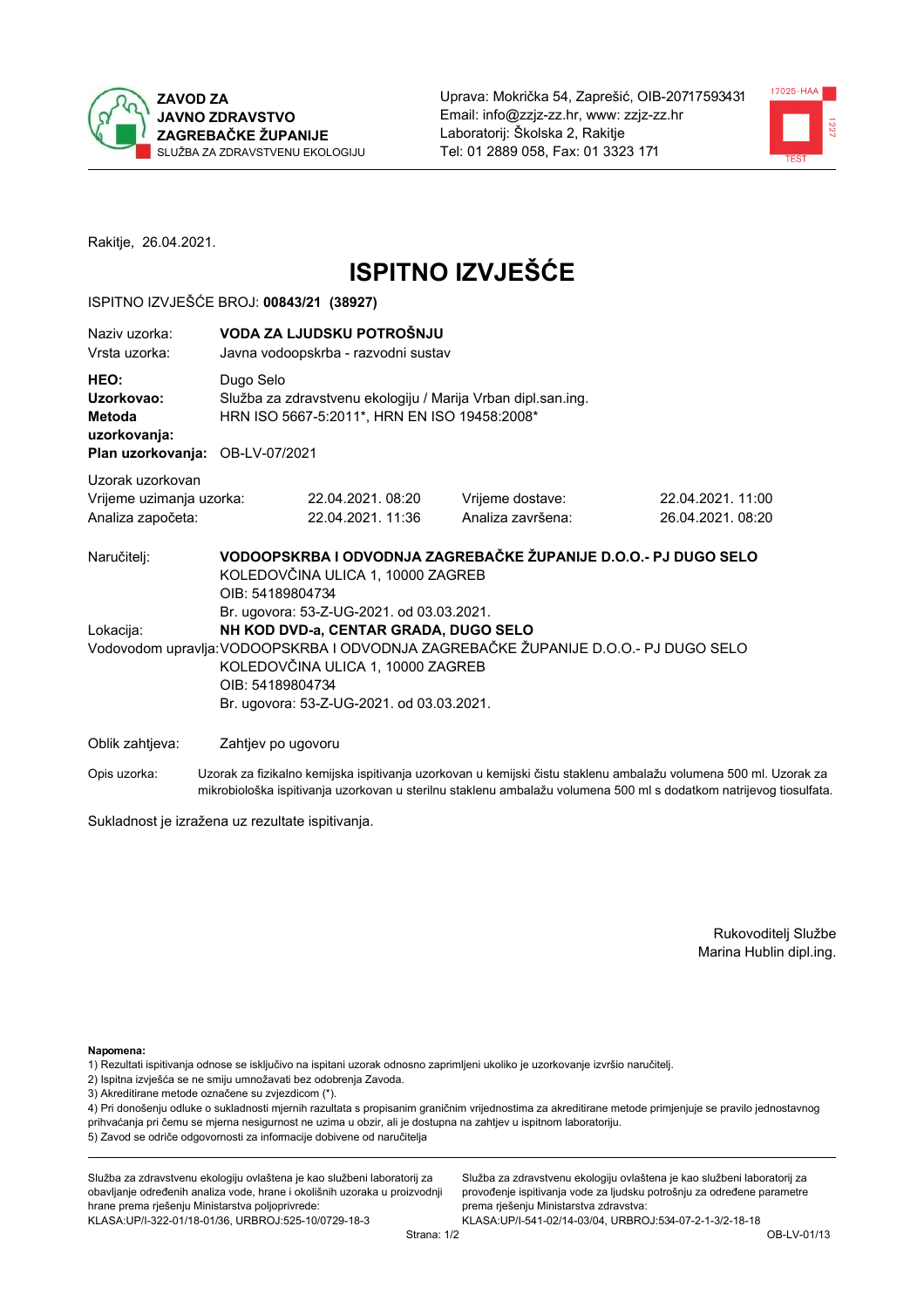## **REZULTATI ISPITIVANJA:**

| Pokazatelj                | <b>Metoda</b>                           | <b>MJ</b>                        | <b>Rezultatt</b> | MDK**       | <b>Sukladno</b> |
|---------------------------|-----------------------------------------|----------------------------------|------------------|-------------|-----------------|
| Temperatura               | Standard Methods 21st Ed.<br>2005.2550B | $^{\circ}$ C                     | 13,3             | 25          | DA              |
| Slobodni rezidualni klor  | HRN EN ISO 7393-2:2018*                 | mg/L $Cl2$                       | 0,11             | 0,5         | DA              |
| Boja                      | HRN EN ISO 7887:2012                    | mg/L Pt/Co skale                 | < 5              | 20          | DA              |
| Mutnoća                   | HRN EN ISO 7027-1:2016*                 | NTU jedinica                     | 0,52             | 4           | DA              |
| <b>Miris</b>              | HRN EN 1622:2008                        |                                  | bez              | bez         | DA              |
| Okus                      | HRN EN 1622:2008                        |                                  | bez              | bez         | DA              |
| pH                        | HRN EN ISO 10523:2012*                  | pH jedinica                      | 7,4              | $6,5 - 9,5$ | DA              |
| Temp.pri određivanju pH   |                                         | $\overline{c}$                   | 16,0             |             |                 |
| Elektrovodljivost         | HRN EN 27888:2008*                      | $\mu$ Scm <sup>-1</sup> pri 20°C | 417              | 2.500       | DA              |
| Utrošak KMnO <sub>4</sub> | HRN EN ISO 8467:2001                    | mg/L O <sub>2</sub>              | < 0.5            | 5,0         | DA              |
| Kloridi                   | HRN EN ISO 10304-1:2009*                | mg/L CI                          | 10,2             | 250,0       | DA              |
| Nitriti                   | HRN EN ISO 10304-1:2009*                | mg/L $(NO2)$                     | < 0,050          | 0,50        | DA              |
| Nitrati                   | HRN EN ISO 10304-1:2009*                | mg/L $(NO3)$                     | 7,3              | 50          | DA              |
| Amonij                    | HRN ISO 7150-1:1998*                    | mg/L $(NH_a^+)$                  | < 0,05           | 0,50        | DA              |

trezultat izražen kao manje od (<) odnosi se na granicu kvantifikacije

\*\*maksimalno dozvoljena koncentracija

## Izjava o sukladnosti

Prema ispitanim parametrima uzorak vode JE SUKLADAN zahtjevima članka 5. Zakona o vodi za ljudsku potrošnju (NN 56/2013, 64/2015, 104/2017, 115/2018, 16/2020) i priloga I Pravilnika o parametrima sukladnosti, metodama analize, monitoringu i planovima sigurnosti vode za ljudsku potrošnju te načinu vođenja registra pravnih osoba koje obavljaju djelatnost javne vodoopskrbe (NN 125/2017, 39/2020).

> Rukovoditelj Odjela Nikolina Ciban dipl.ing.

# Odjel za mikrobiološka ispitivanja voda

# **REZULTATI ISPITIVANJA:**

| Pokazateli             | <b>Metoda</b>           | <b>MJ</b>   | <b>Rezultat</b> | MDK** | <b>Sukladno</b> |
|------------------------|-------------------------|-------------|-----------------|-------|-----------------|
| Ukupni kolifomi        | HRN EN ISO 9308-1:2014* | broj/100 mL |                 |       | DA              |
| Escherichia coli       | HRN EN ISO 9308-1:2014* | broj/100 mL |                 |       | DA              |
| Enterokoki             | HRN EN ISO 7899-2:2000* | broj/100 mL |                 |       | DA              |
| Aerobne bakt -36°C/48h | IHRN EN ISO 6222:2000*  | broj/1 mL   |                 | 100   | DA              |
| Aerobne bakt -22°C/72h | HRN EN ISO 6222:2000*   | broj/1 mL   |                 | 100   | DA              |

\*\*maksimalno dozvoljena koncentracija

#### Izjava o sukladnosti

Prema ispitanim parametrima uzorak vode JE SUKLADAN zahtjevima članka 5. Zakona o vodi za ljudsku potrošnju (NN 56/2013, 64/2015, 104/2017, 115/2018, 16/2020) i priloga I Pravilnika o parametrima sukladnosti, metodama analize, monitoringu i planovima sigurnosti vode za ljudsku potrošnju te načinu vođenja registra pravnih osoba koje obavljaju djelatnost javne vodoopskrbe (NN 125/2017, 39/2020).

> Rukovoditelj Odjela Marina Hublin dipl.ing.

#### KRAJ ISPITNOG IZVJEŠĆA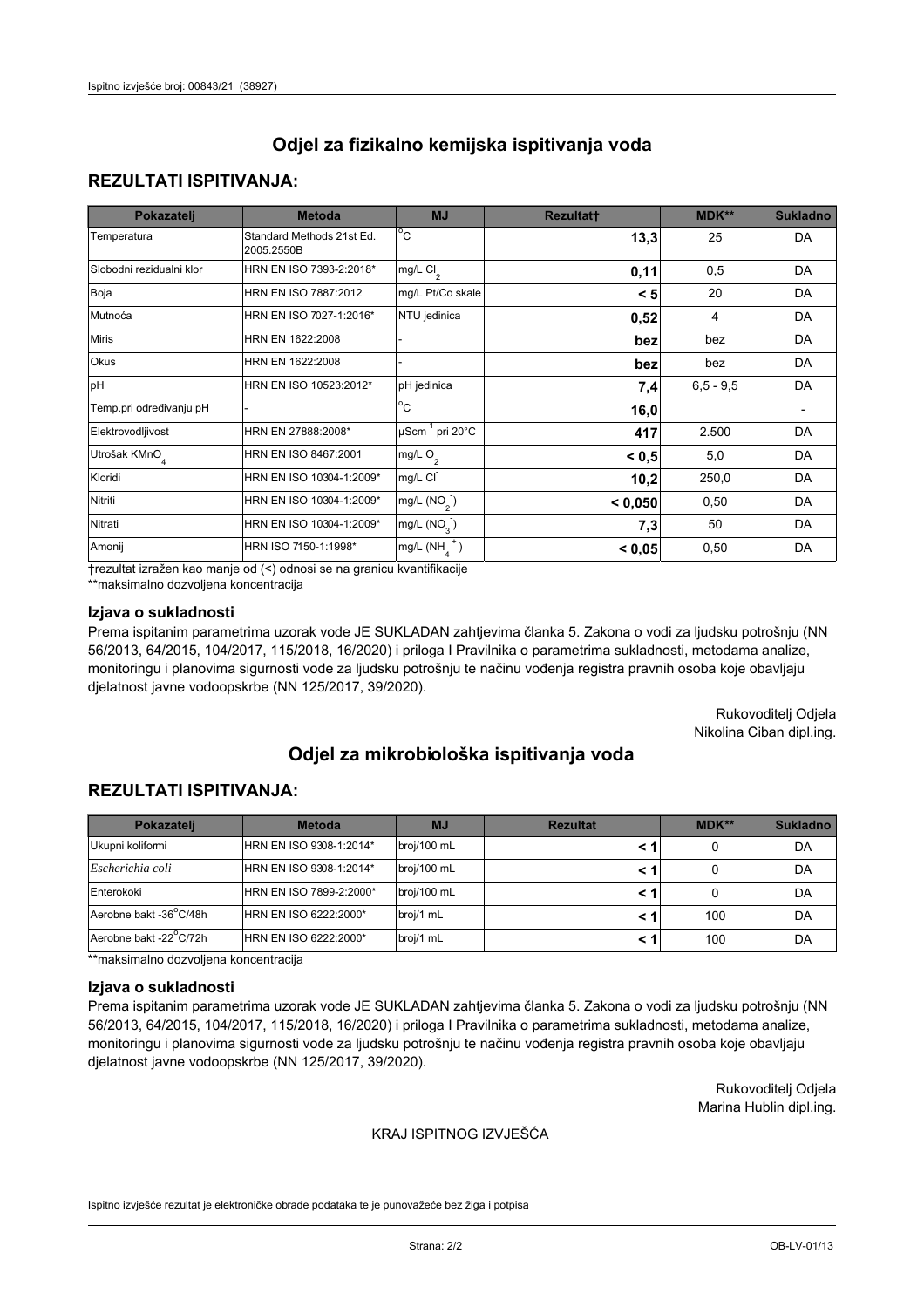



Rakitje, 26.04.2021.

# **ISPITNO IZVJEŠĆE**

### ISPITNO IZVJEŠĆE BROJ: 00842/21 (38926)

| Naziv uzorka:<br>Vrsta uzorka:                                                  |                   | VODA ZA LJUDSKU POTROŠNJU<br>Javna vodoopskrba - razvodni sustav                                                                                                      |                                                                                     |                                                                                                                  |  |  |  |  |
|---------------------------------------------------------------------------------|-------------------|-----------------------------------------------------------------------------------------------------------------------------------------------------------------------|-------------------------------------------------------------------------------------|------------------------------------------------------------------------------------------------------------------|--|--|--|--|
| HEO:<br>Uzorkovao:<br>Metoda<br>uzorkovanja:<br>Plan uzorkovanja: OB-LV-07/2021 |                   | Dugo Selo<br>Služba za zdravstvenu ekologiju / Marija Vrban dipl.san.ing.<br>HRN ISO 5667-5:2011*, HRN EN ISO 19458:2008*                                             |                                                                                     |                                                                                                                  |  |  |  |  |
| Uzorak uzorkovan<br>Vrijeme uzimanja uzorka:<br>Analiza započeta:               |                   | 22.04.2021, 08:00<br>22.04.2021.11:35                                                                                                                                 | Vrijeme dostave:<br>Analiza završena:                                               | 22.04.2021.11:00<br>26.04.2021.08:20                                                                             |  |  |  |  |
| Naručitelj:                                                                     |                   | VODOOPSKRBA I ODVODNJA ZAGREBAČKE ŽUPANIJE D.O.O.- PJ DUGO SELO<br>KOLEDOVČINA ULICA 1, 10000 ZAGREB<br>OIB: 54189804734<br>Br. ugovora: 53-Z-UG-2021. od 03.03.2021. |                                                                                     |                                                                                                                  |  |  |  |  |
| Lokacija:                                                                       | <b>NH OBOROVO</b> | KOLEDOVČINA ULICA 1, 10000 ZAGREB<br>OIB: 54189804734<br>Br. ugovora: 53-Z-UG-2021. od 03.03.2021.                                                                    | Vodovodom upravlja: VODOOPSKRBA I ODVODNJA ZAGREBAČKE ŽUPANIJE D.O.O.- PJ DUGO SELO |                                                                                                                  |  |  |  |  |
| Oblik zahtjeva:                                                                 |                   | Zahtjev po ugovoru                                                                                                                                                    |                                                                                     |                                                                                                                  |  |  |  |  |
| Opis uzorka:                                                                    |                   |                                                                                                                                                                       |                                                                                     | Uzorak za fizikalno kemijska ispitivanja uzorkovan u kemijski čistu staklenu ambalažu volumena 500 ml. Uzorak za |  |  |  |  |

Sukladnost je izražena uz rezultate ispitivanja.

Rukovoditelj Službe Marina Hublin dipl.ing.

Napomena:

1) Rezultati ispitivanja odnose se isključivo na ispitani uzorak odnosno zaprimljeni ukoliko je uzorkovanje izvršio naručitelj.

- 2) Ispitna izvješća se ne smiju umnožavati bez odobrenja Zavoda.
- 3) Akreditirane metode označene su zvjezdicom (\*).

4) Pri donošenju odluke o sukladnosti mjernih razultata s propisanim graničnim vrijednostima za akreditirane metode primjenjuje se pravilo jednostavnog prihvaćanja pri čemu se mjerna nesigurnost ne uzima u obzir, ali je dostupna na zahtjev u ispitnom laboratoriju. 5) Zavod se odriče odgovornosti za informacije dobivene od naručitelja

Služba za zdravstvenu ekologiju ovlaštena je kao službeni laboratorij za obavljanje određenih analiza vode, hrane i okolišnih uzoraka u proizvodnji hrane prema rješenju Ministarstva poljoprivrede: KLASA:UP/I-322-01/18-01/36, URBROJ:525-10/0729-18-3

Služba za zdravstvenu ekologiju ovlaštena je kao službeni laboratorij za provođenje ispitivanja vode za ljudsku potrošnju za određene parametre prema rješenju Ministarstva zdravstva: KLASA:UP/I-541-02/14-03/04, URBROJ:534-07-2-1-3/2-18-18

mikrobiološka ispitivanja uzorkovan u sterilnu staklenu ambalažu volumena 500 ml s dodatkom natrijevog tiosulfata.